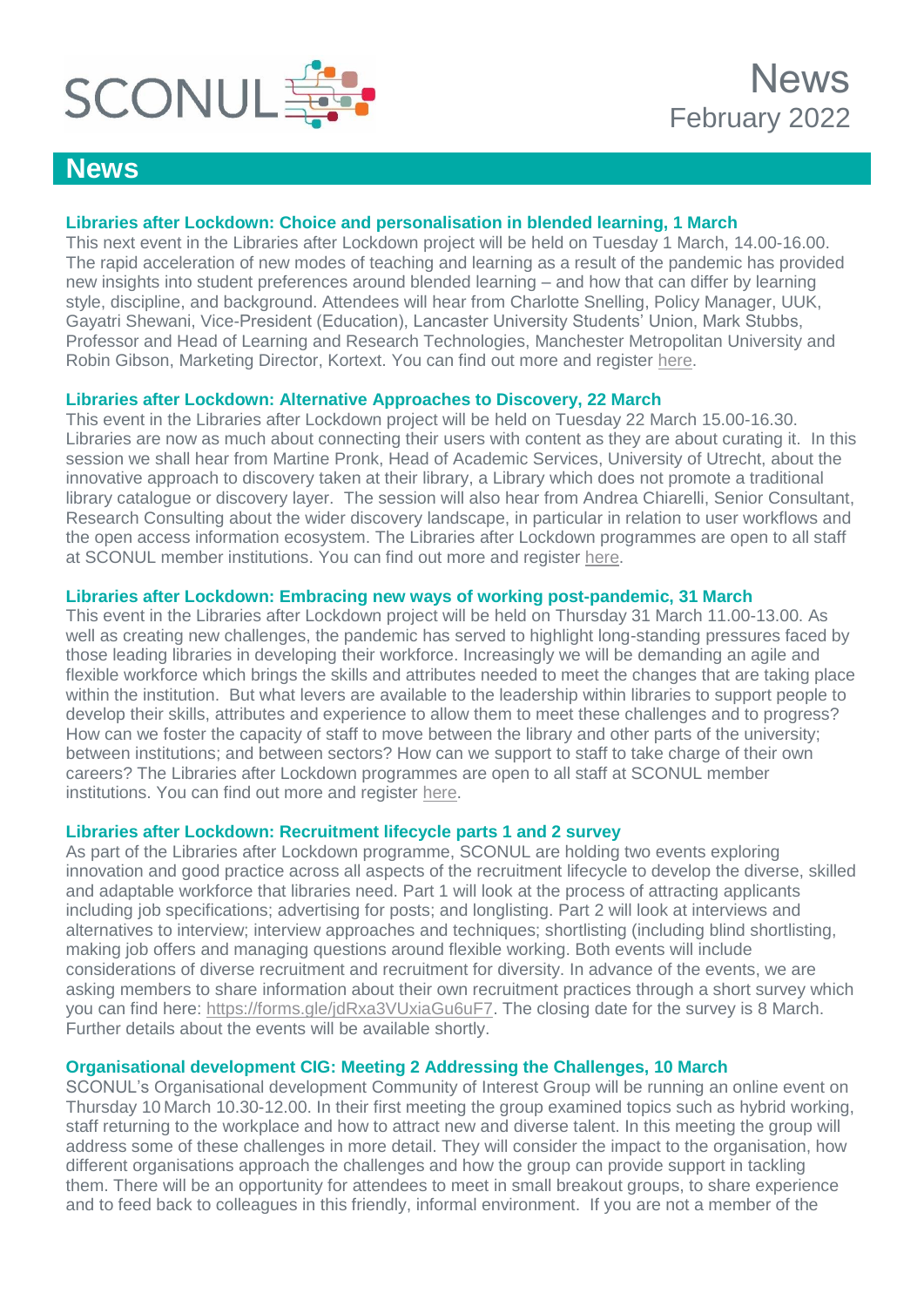group and would like to attend this meeting please register or contact [David Clay](mailto:d.p.clay@salford.ac.uk) or [Janet Corcoran](mailto:j.m.corcoran@imperial.ac.uk) for further information. [Read more](https://www.sconul.ac.uk/event/organisational-development-community-interest-group-meeting-2-addressing-the-challenges)

#### **Date for diaries: SCONUL AGM**

SCONUL will be holding its AGM and members meeting on the afternoon of Wednesday 13 July, via Zoom. Further details will be available in due course.

## **Delivering blending learning CIG: Lightning Talk event recording**

SCONUL's Delivering blended learning Community of Interest Group recently held a Lightning Talks event. These provided an opportunity to share recent experiences of blended learning. Speakers talked about different approaches as well as reflecting on the use of specific tools and techniques within the blended learning environment. To view the event recording please login to the Libraries after Lockdown event platform with your existing credentials. If you need to register for access to the event platform please email [sconul@sconul.ac.uk.](mailto:sconul@sconul.ac.uk)

#### **SCONUL Library Design Awards – postponed for 2022**

The SCONUL Executive has taken the difficult decision to postpone the Library Design Awards due to be held this year. With consideration for little building work having taken place in 2020 and 2021, postponing the awards will allow a fairer representation of design approaches in the sector. It is also an opportunity to look at the potential for new criteria so keep an eye out for more information.

## **The Jisc/OCLC National Metadata Agreement**

Jisc and OCLC have signed an agreement that means academic and specialist libraries across the UK will have better access to fit-for-purpose catalogue records, and an enhanced ability to share and reuse bibliographic metadata. Building on the aims of [Plan M](https://libraryservices.jiscinvolve.org/wp/2019/12/plan-m/) and the recommendations coming out of the ['Remodelling the Library Data Marketplace'](https://libraryservices.jiscinvolve.org/wp/2020/12/remodelling-the-library-data-marketplace-results/) consultancy work, this agreement will allow subscribing libraries to access OCLC WorldCat cataloguing services, and will enable all users of the Jisc Library Hub Cataloguing service to download full OCLC records. It also increases the global visibility of subscribing libraries by enabling catalogue data to be shared with WorldCat. [Read more](https://libraryservices.jiscinvolve.org/wp/2022/02/nma-agreement/)

#### **UKRI and Jisc publish requirements for transitional agreements, transformative journals and green agreements**

Jisc and UKRI have published details of the requirements for transitional agreements, transformative journals and green agreements to comply with UKRI policy. They are available at:

- Transitional [\(https://www.jisc.ac.uk/content/open-access/our-role](https://protect-eu.mimecast.com/s/qvHUC328YIAkVUg-6gg?domain=jisc.ac.uk)**#transitional**)
- Transformative journals [\(https://www.jisc.ac.uk/content/open-access/our-role](https://protect-eu.mimecast.com/s/VnXKC4RZWs0VGIxtl2E?domain=jisc.ac.uk)**#transformative[journals](https://protect-eu.mimecast.com/s/VnXKC4RZWs0VGIxtl2E?domain=jisc.ac.uk)**)
- Native open access publishers [\(https://www.jisc.ac.uk/content/open-access/our-role](https://protect-eu.mimecast.com/s/ZxrJC59ZAUjJOHyNCCV?domain=jisc.ac.uk)**#native**)
- Compliant green [\(https://www.jisc.ac.uk/content/open-access/our-role](https://protect-eu.mimecast.com/s/3-DjC6R1YsONxi52oFP?domain=jisc.ac.uk)**#green**)

The UKRI's statement and policy pages are here: [https://www.ukri.org/news/ukri-publishes-guidance](https://protect-eu.mimecast.com/s/x7aUC7LZDcpg9iqM9PO?domain=ukri.org/)[and-resources-for-new-open-access-policy/](https://protect-eu.mimecast.com/s/x7aUC7LZDcpg9iqM9PO?domain=ukri.org/)

## **UKRI Open Access Policy: new guidance published ahead of 1 April 2022**

UKRI has published additional guidance and resources to support funded research organisations and researchers to be ready for the organisation's new open access policy, which applies to research articles from 1 April 2022.

- [Updated policy document and a supplementary FAQ](https://www.ukri.org/publications/ukri-open-access-policy/)
- [Guidance for authors](https://www.ukri.org/manage-your-award/publishing-your-research-findings/making-your-research-publications-open-access/)
- [No-derivatives licence exception process and guidance](https://www.ukri.org/publications/no-derivatives-licence-exception/)
- [Information pack for research organisations to use to engage researchers](https://www.ukri.org/publications/ukri-open-access-policy-information-pack/)
- Updated [information about our implementation activities,](https://www.ukri.org/our-work/supporting-healthy-research-and-innovation-culture/open-research/open-access-policies-review/) including activities UKRI is funding Jisc to undertake. Information can also be found on [Jisc's website.](https://www.jisc.ac.uk/rd/projects/implementing-the-new-ukri-open-access-policy)

The new open access requirements for monographs, book chapters and edited collections apply from January 2024. Over the course of 2022, UKRI will be [working with stakeholders](https://www.ukri.org/our-work/supporting-healthy-research-and-innovation-culture/open-research/open-access-policies-review/) on implementation and publishing further information. [Read more](https://www.ukri.org/news/ukri-publishes-guidance-and-resources-for-new-open-access-policy/)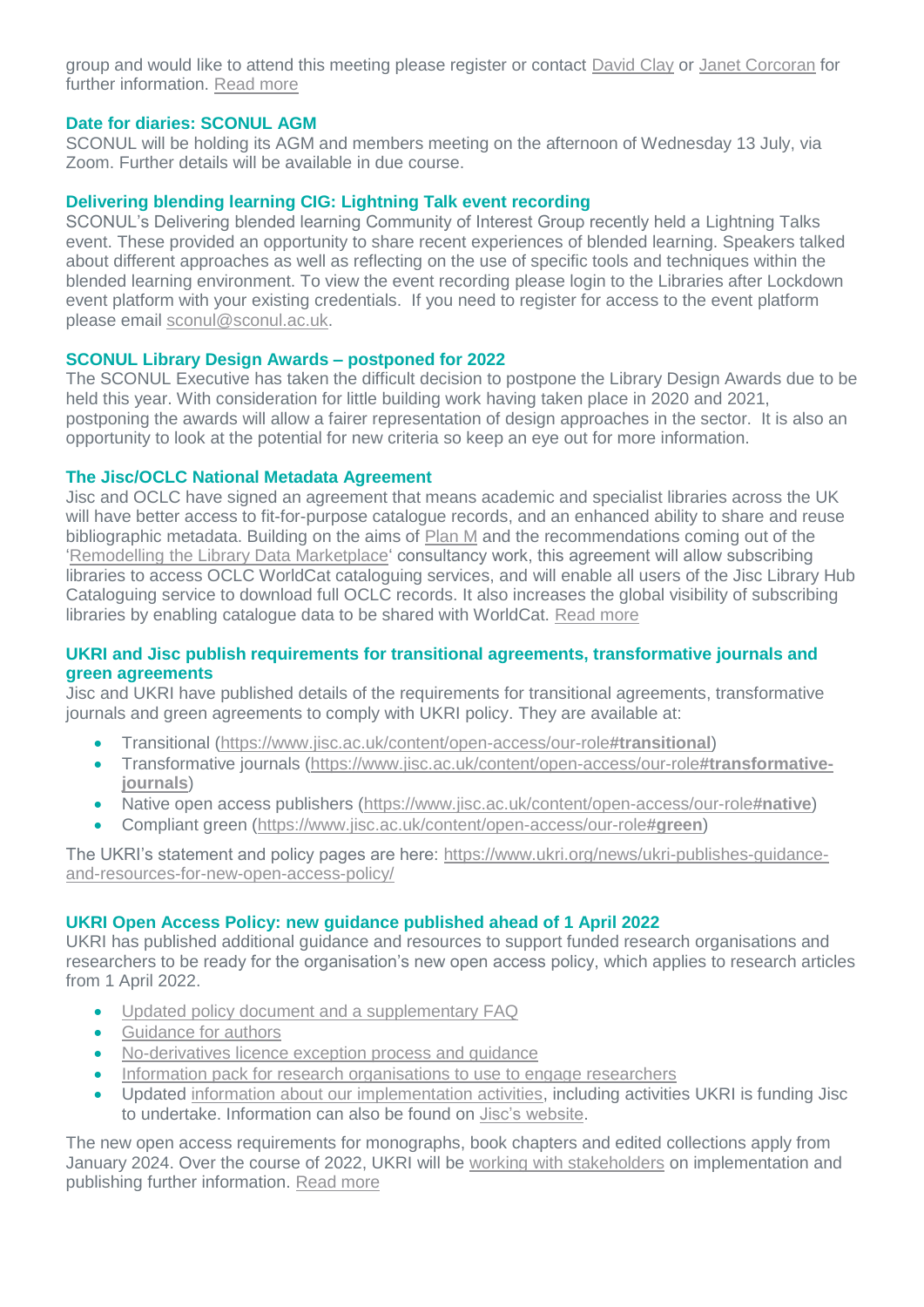#### **Launch: Research Engagement Programme for academic libraries**

Research Libraries UK (RLUK) and the Arts and Humanities Research Council (AHRC) are working in partnership with the Association of Research Managers and Administrators (ARMA) to deliver a multifaceted Research Engagement Programme (REP) for academic libraries. The programme consists of a tailored cohort training programme, open events, case studies, and resources to support colleagues working across the academic library community to develop their research confidence, skills and capabilities. The programme is open to colleagues working within both RLUK and non-RLUK member institutions, and colleagues working within any unit or department within an academic library can apply. [Read more](https://www.rluk.ac.uk/rluk-ahrc-rep/)

#### **Research Catalyst Cohort programme: Applications open**

Applications are now open to join a tailored cohort training programme for academic libraries. The training programme will be delivered between April 2022 and February 2023 to a small cohort of academic and research library colleagues, and will support them to envisage, develop, and submit highly-competitive funding applications to research funders. It will provide participants with an overview of the academic funding landscape, offer a tailored programme of events, activities, and mentoring opportunities to guide them through making a funding application, and enable them to share this knowledge within their institutions and with the wider library community (via taking a "train-the-trainer" approach). Applications will close at 17.00 on Friday 11 March**.** [Read more](https://www.rluk.ac.uk/research-catalyst-cohort/)

#### **Libraries after Lockdown recordings**

Recordings of all previous Libraries after Lockdown events are available to view on the events platform. If you were unable to attend or to stay online or simply want to re-visit the various discussions, login to the event site with your existing credentials. You will also find materials referenced, including transcripts of the event chat with your comments and questions on the event page under 'resources'.

Available recordings:

## *From Adaptive Practice to Service Redesign*

- Shared international perspectives on libraries' responses to the pandemic, 29 March
- The campus experience post Covid: what does this mean for library spaces?, 5 July
- Small and specialist institutions post-pandemic, 15 July
- Blended Learning and the Shape and Design of Library Services, 29 September

## *The Dynamic Workforce*

- The library workforce post-pandemic: exchange of experience, 12 July
- Developing a resilient and agile workforce, 26 November

## *Embracing Disruption*

ILL and its strategic uses for academic and research libraries, 16 July

The Libraries after Lockdown programmes are open to all staff at SCONUL member institutions. You can find out more and register [here.](https://www.sconul.ac.uk/page/libraries-after-lockdown-a-virtual-collaboration)

#### **Updates from our peer organisations:**

- 1. Academic Libraries North<https://www.academiclibrariesnorth.ac.uk/>
- 2. CONUL<https://conul.ie/news/>
- 3. LIBER<https://libereurope.eu/news/>
- 4. M25 Consortium of Academic Libraries [https://www.m25lib.ac.uk/about-the-consortium/newsletter](https://www.m25lib.ac.uk/about-the-consortium/newsletter-archive/)[archive/](https://www.m25lib.ac.uk/about-the-consortium/newsletter-archive/)
- 5. Mercian Collaboration<https://merciancollaboration.org.uk/news>
- 6. RLUK<https://www.rluk.ac.uk/rluk-bulletin/>
- 7. SCURL<https://www.scurl.ac.uk/news>
- 8. ucisa<https://www.ucisa.ac.uk/News-and-Views>
- 9. WHELF<https://whelf.ac.uk/>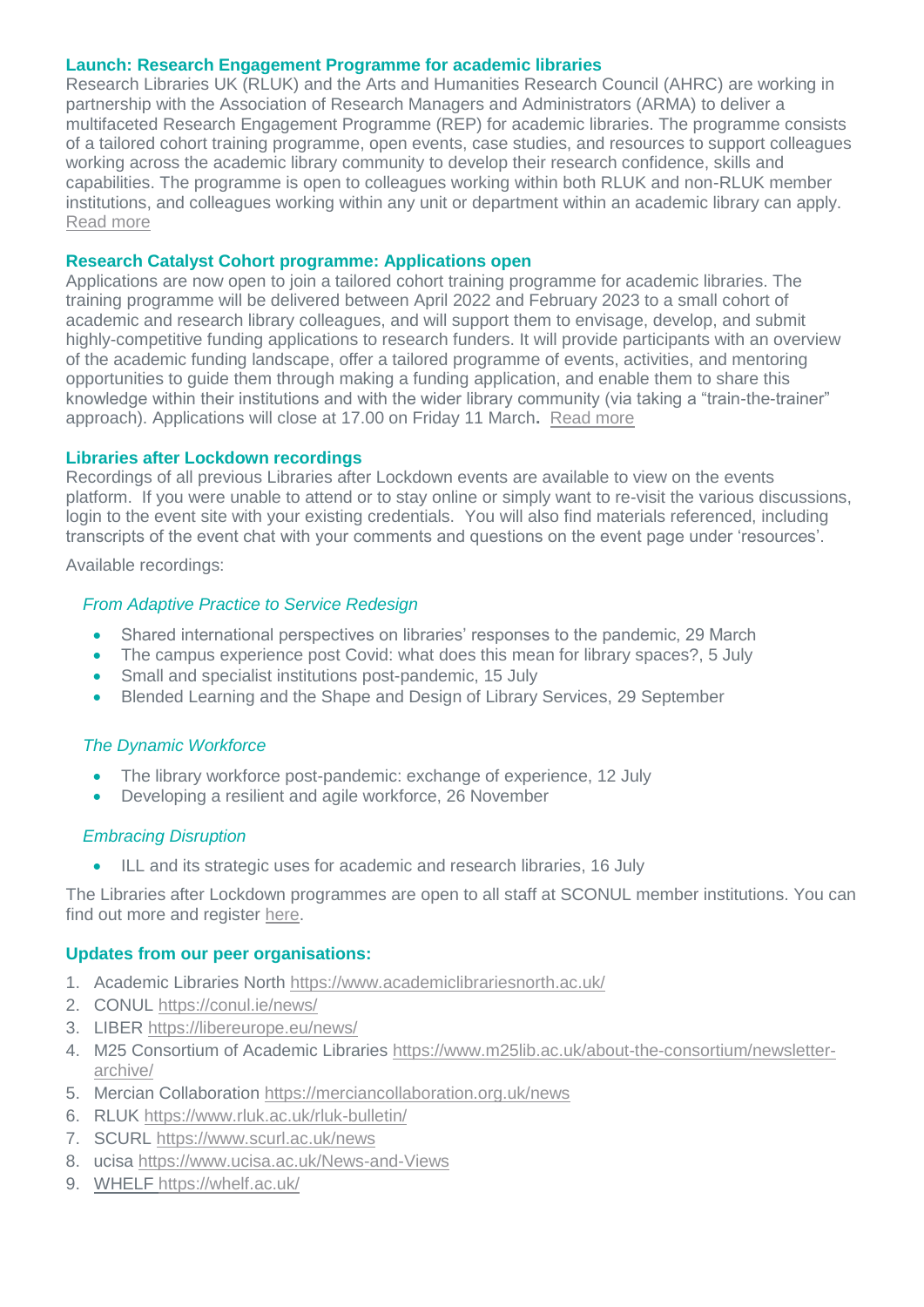# **Appointments and job opportunities**

If you have moved to a new role or institution or have any senior job opportunities that you would like us to include, please e-mail [SitMui.Ng@sconul.ac.uk.](mailto:SitMui.Ng@sconul.ac.uk)

## **Vacancy: Deputy Director of Library Services, Loughborough University**

Loughborough University are currently advertising for a Deputy Director of Library Services. Reporting to the Director of Library Services & University Librarian and, working with four Service Leads as part of the Library Leadership Team, this role will play a key role in the strategic development of library services. The successful candidate will have leadership and management experience and the ability to collaborate, influence and lead change. **Closing date 27 February** [Read more](https://www.lboro.ac.uk/services/hr/jobs/)

#### **Vacancy: Academic Liaison Librarian (User Education & Cataloguing), Trinity Laban Conservatoire of Music and Dance**

Trinity Laban Conservatoire of Music and Dance are seeking an Academic Liaison Librarian (User Education & Cataloguing). This part-time, permanent role will be based at The Laban Library & Archive, supporting programmes within the Faculty of Dance. The role combines academic liaison and user education (including contributing to developing our research skills programme) as part of a small team and has functional responsibility for cataloguing. Other duties include regular enquiry work, user support, reading list management, circulation tasks, collection development as well as the line management of one Library Assistant. **Closing date 27 February** [Read more](https://jobs.trinitylaban.ac.uk/Vacancy.aspx?ref=237-22)

#### **Vacancy: Head of User Experience and Engagement, University of East London**

University of East London are looking to appoint a Head of User Experience and Engagement. The post holder will assist the Assistant Chief Operating Officer (Service Excellence) & Director in providing highquality, user focused library, archives and learning services to UEL's diverse learning and research communities, both on and off campus. As a member of the Library, Archives and Learning Services Senior Management Team, they will play a key role in the strategic planning and development of the whole service in accordance with the university's equality and diversity policies. **Closing date 6 March** [Read more](https://jobs.uel.ac.uk/vacancy.aspx?ref=PS038S2022)

#### **Vacancy: Library Systems Coordinator, UWE Bristol**

UWE Bristol are looking for a Library Systems Coordinator. This is a key role, based in the Collections Team, but collaborates with colleagues across Library Services and the wider Library, Careers and Inclusivity department to implement and maintain library systems across multiple platforms. The post holder will primarily work with the Central ITS and Library Project team to migrate to the new system, with specific responsibility for ensuring colleagues across the service are trained and supported. **Closing date 20 March** [Read more](https://ce0164li.webitrent.com/ce0164li_webrecruitment/wrd/run/ETREC107GF.open?VACANCY_ID=595857HSfu&WVID=8433573cTb&LANG=USA)

## **Vacancy: Assistant Librarian (Collection Services), University College Cork**

UCC Library wishes to appoint to the role of Collection Services Librarian as part of a team with responsibility for leading, coordinating and implementing the print collection management activities and services to support Library and University strategic aims. The post holder will refine and preserve print collections in response to user needs, digital growth, and in keeping with a contemporary academic library. **Closing date 22 March** [Read more](https://my.corehr.com/pls/uccrecruit/erq_search_package.search_form?p_company=5023&p_internal_external=E)

#### **Vacancy: Research Data Steward, University College Cork**

UCC Library wishes to appoint to the role of Research Data Steward. Reporting to the Head of Research Services and working closely with the Research Data Coordinator, the Research Data Steward will play an important role in growing the service offering. This role will ensure excellent support for UCC researchers in relation to the development of data management plans and add capacity to the team in terms of providing additional targeted supports for curation and deposit of data in line with the FAIR Principles. The post holder will work collaboratively with researchers and research units, and with other internal units including IT Services, Research Support Services, and the Office of Corporate and Legal Affairs, and the University Ethics Committee. The successful candidate will also work closely with library colleagues on the implementation of best practices in data curation, metadata description, data storage, archiving and preservation. **Closing date 22 March** [Read more](https://my.corehr.com/pls/uccrecruit/erq_search_package.search_form?p_company=5023&p_internal_external=E)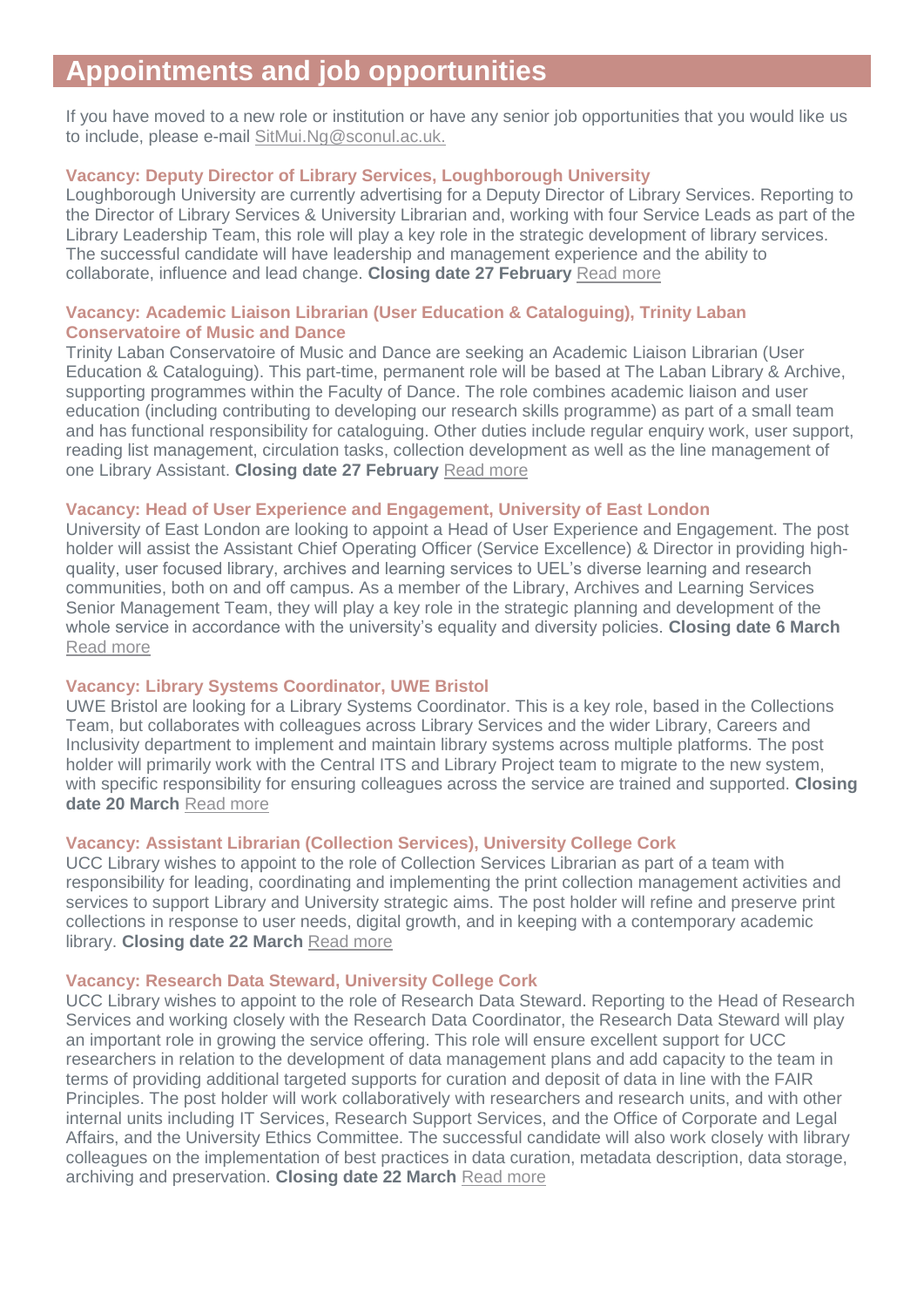# **SCONUL services**

#### **SCONUL Access**

The SCONUL Access Scheme allows library users to access study spaces, books and journals at other libraries within the scheme. Over 160 institutions across the UK and Ireland participate in the Access Scheme providing a valuable resource for the sector. We understand that managing SCONUL Access has been challenging in recent, restricted times, and sincerely appreciate everyone's commitment to the Scheme's fundamental ethos of reciprocal access.

#### **SCONUL community of interest groups**

SCONUL, supported by Jisc, have launched [community of interest groups \(CIGs\)](https://www.sconul.ac.uk/page/community-of-interest-groups) addressing key Libraries after Lockdown areas: Delivering blended learning (looking at libraries' role in supporting their institutions); Embracing disruption: emerging technologies and systems (looking at new technologies and innovative uses of existing technologies); and Organisational development (looking at roles, skills and the nature of our work post-pandemic). [Read more](https://www.sconul.ac.uk/page/community-of-interest-groups)

#### **SCONUL Consultants register (Newly updated!)**

The Consultants Register aims to assist members in identifying consultants working in the academic library sphere. The register currently lists 17 consultants and is divided into the following categories:

- buildings and refurbishment
- **•** facilitation
- information law
- library systems and technologies
- research services
- staff training and support
- **•** strategy and service reviews.

You can contact consultants directly as befits your needs – the register can be found [here.](https://www.sconul.ac.uk/publication/consultants-register) Please note that while the consultants listed have an excellent track record of working with SCONUL members, their inclusion should not be taken as an endorsement by SCONUL. The SCONUL Office also recommends that credentials and references are checked when using consultants in any sphere.

#### **SCONUL Deputies and New Directors Groups**

Knowledge and experience sharing is invaluable, especially in times of change, and SCONUL Director's and Deputy Director's groups speak directly to this need. Self-sustaining informal networks of peers, they provide a forum for brainstorming and discussion of ideas, developments and problems. E-mail Liyana Pama, Member Engagement Manager [liyana.pama@sconul.ac.uk](mailto:liyana.pama@sconul.ac.uk) if you are interested in joining a Director's or Deputies group.

#### **SCONUL Mentoring scheme**

Library leaders are being required to deliver across an ever increasing range of areas. SCONUL mentoring partnerships, for emerging or newly appointed leaders, are an opportunity for guidance, professional and personal growth to help develop leadership capacity. If you are interested in mentoring or being mentored, find out more [here.](https://www.sconul.ac.uk/page/sconul-mentoring)

#### **SCONUL Statistics**

The SCONUL Statistics provide a detailed picture of the workings of a core university function, providing a benchmarking and strategic planning tool for library leaders and demonstrating trends and developments to the wider sector. You can find more information [here](https://www.sconul.ac.uk/page/sconul-statistics) and the next full annual return will be published in July 2022.

## **Events**

If you would like SCONUL to include any events that may be of interest to directors, please e-mail [sconul@sconul.ac.uk.](mailto:sconul@sconul.ac.uk)

**[Westminster HE Forum: Next steps for the Advanced Research and Invention Agency, 25](https://www.westminsterforumprojects.co.uk/conference/ARIA-2022)  [February](https://www.westminsterforumprojects.co.uk/conference/ARIA-2022)**